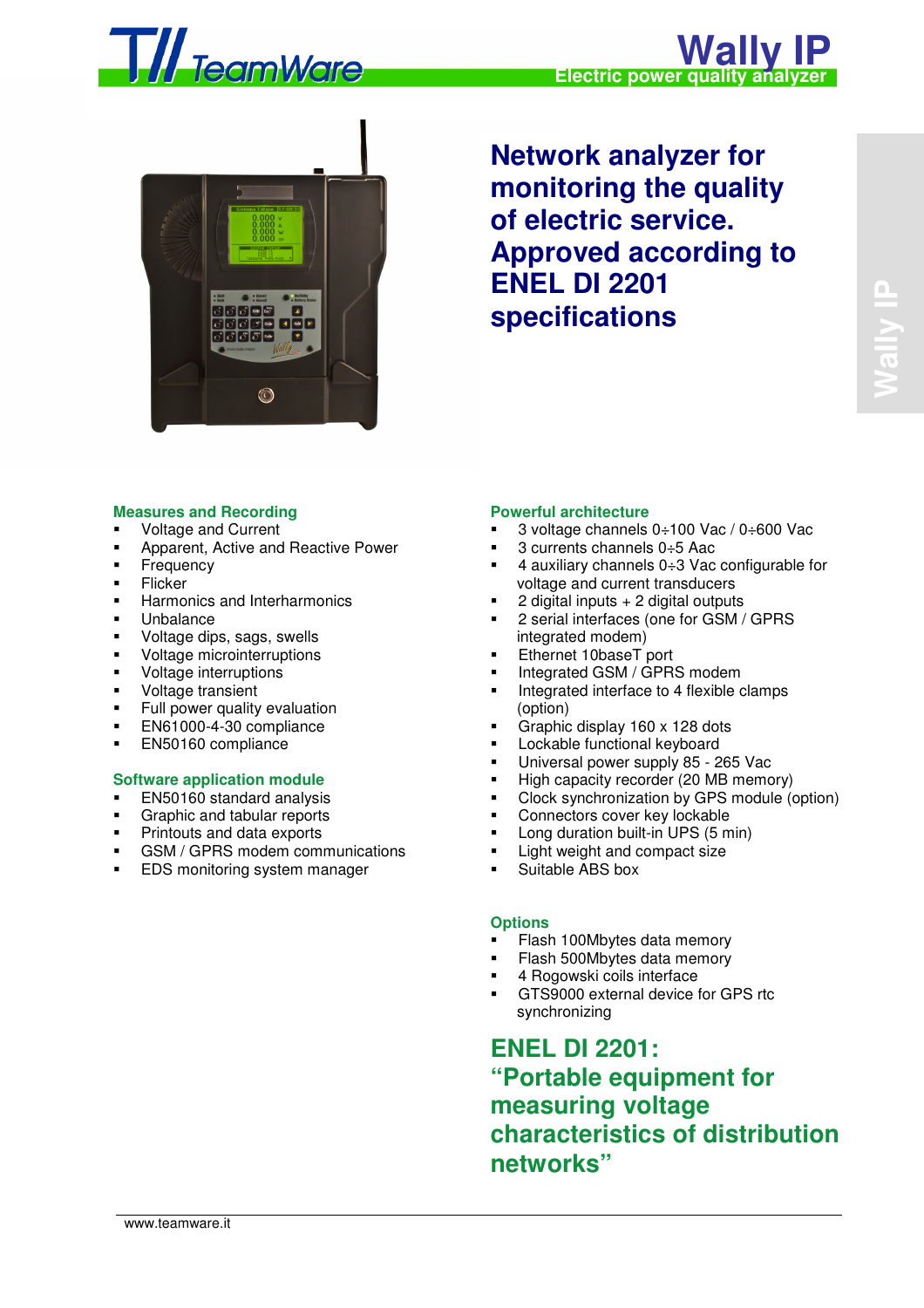## **Specifications**

#### **Power Supply**

Voltage: 85 - 265 Vac/dc 50÷60Hz Consumption: 20 VA Battery: 12V 5 Ah Pb sealed Backup time: > 5 minutes, self-limited

#### **Voltage Inputs**

Channels: 3 Ranges: 100 Vac/dc ÷ 600 Vac/dc Overload: +50% permanent Type: resistive divider Impedance: 1 MOhm Terminals: 7.62 mm, removable

#### **Direct Current Inputs (on request)**

Channels: 3 Range: 5 Aac Overload: +100% permanent Type: current transformer Impedance: 0.1 Mohm Terminals: 7.62 mm, removable

#### **Transducer Current Inputs**

Channels: 4 Range: 3 V ac/dc Overload: +50% permanent Type: resistive divider Impedance: 1 Mohm Terminals: 3.81 mm, removable

#### **Measure Section**

Type: synchronous sampling phase locked Bandwidth: -3dB @ 6,4 kHz A/D Section: 12 bit + segno Sampling: 6.4 ksample/sec. Sampling: 12.5 ksample/sec. (TRS) Compliance: EN61000-4-30 Class A for metod Precision: 0,1% o 0,2%, as measurement range

#### **Accuracy (@25 °C, 45-55Hz)**

Voltage: ±0.1% f.s. from 10% to 130% f.s. ±1% f.s. from 1% to 10% and from 130% to 150% f.s. Current: ±0.1% f.s. from 10% to 120% f.s. ±1% f.s. from 1% to 10% f.s. Frequency: ±0.1% reading Harmonics:  $\pm 0.5\%$  f.s. for TDH  $> 0.5\%$ 

## **Safety**

Reference: IEC1010-1 - EN61010-1

#### **Environment Conditions**

Operation: Temperature: 0 +45 °C Humidity: 80% non-condensing Storage: Temperature: -10 +70 °C Humidity: 90% non-condensing

#### **EMC**

 Emissions: EN50081-1 Immunity: EN50082-2

#### **User Interface**

Display: tipe STN LCD, 160 x 128 dots (96 x 78 mm) Led backlighted with auto - shutoff Programmable Keyboard: 20 sealed keys Lock: lock switch and/or password Led: On/Standby, Battery, Alarm1/2, Shift, Hold

#### **Data Memory**

Type: Static Flash Eprom Size: 20 MBytes (100 or 500 MBytes option)

## **Serial Ports**

Number: 2 Type: RS232 (COM2 RS422 / RS485 option) Baudrate: 300÷115200 bps Connector: male sub-d 9 pins Signal: EIA complete Connection: local / remote via modem PSTN / GSM

#### **Ethernet Port (option)**

Type: 100baseT Connector: RJ45

## **Clock Calendar**

Format: yyyy/mm/gg hh:mm:ss.cc (cc: hundredths)  $\frac{1}{2}$  Accuracy: 1  $*$  10<sup>-5</sup> ppm @25 °C Synchronization: GTS9000 GPS external module (option)

#### **GSM/GPRS Modem**

Type: SONY ERICSSON (others available) Dual band 900 / 1800 MHz Compact jointed antenna included

#### **GTS9000 GPS Satellite Receiver**

Satellite system: GPS Synchronization: > 3 satellites Antenna: external, sky position